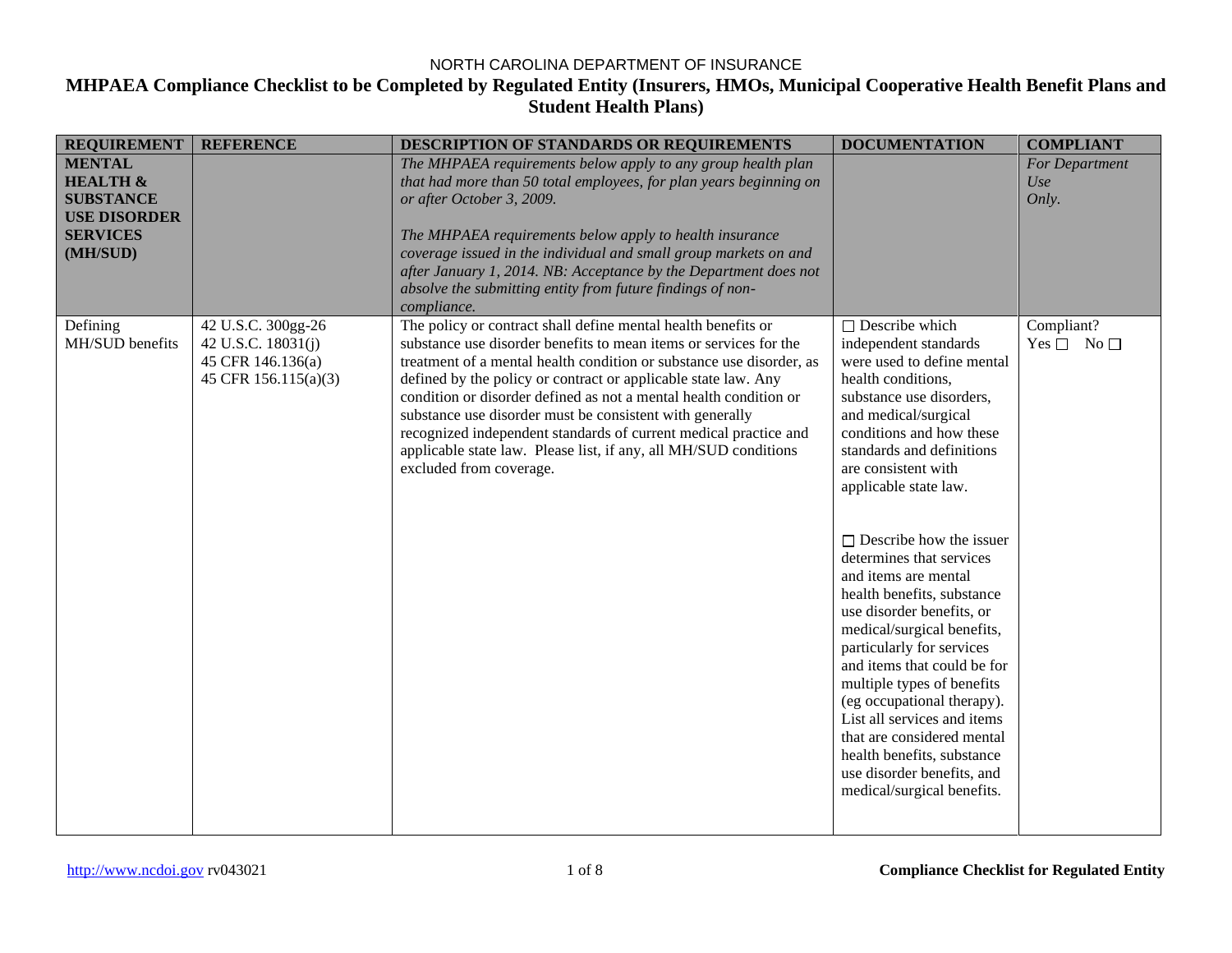### NORTH CAROLINA DEPARTMENT OF INSURANCE **MHPAEA Compliance Checklist to be Completed by Regulated Entity (Insurers, HMOs, Municipal Cooperative Health Benefit Plans and Student Health Plans)**

| Classifying      | 42 U.S.C. 300gg-26                             | The issuer shall assign MH/SUD benefits to each of the six            | $\Box$ The issuer shall provide | Compliant?           |
|------------------|------------------------------------------------|-----------------------------------------------------------------------|---------------------------------|----------------------|
| benefits         | 42 U.S.C. 18031(j)                             | classifications and permitted sub-classifications. The issuer must    | a list that specifies which     | Yes $\Box$ No $\Box$ |
|                  | 45 CFR 146.136(c)(2)(ii)(A)                    | apply the same standards to medical/surgical benefits and to mental   | benefits were assigned to       | Note: Acceptance     |
|                  | 45 CFR                                         |                                                                       | each of the six                 |                      |
|                  |                                                | health or substance use disorder benefits in determining the          |                                 | by the Department    |
|                  | 146.136(c)(3)(iii)(A)                          | classification or sub-classification in which a particular benefit    | classifications and             | does not absolve     |
|                  | 45 CFR                                         | belongs. The issuer shall demonstrate that mental health or           | permitted sub-                  | the submitting       |
|                  | 146.136(c)(3)(iii)(B)                          | substance use disorder benefits are covered in each classification in | classifications. Describe       | entity from future   |
|                  | 45 CFR                                         | which medical/surgical benefits are covered.                          | the standards used in           | findings of non-     |
|                  | 146.136(c)(3)(iii)(C)                          |                                                                       | assigning benefits to           | compliance.          |
|                  | 45 CFR 156.115(a)(3)                           |                                                                       | classifications or sub-         |                      |
|                  |                                                |                                                                       | classifications for             |                      |
|                  |                                                |                                                                       | MH/SUD benefits and             |                      |
|                  |                                                |                                                                       | demonstrate that the same       |                      |
|                  |                                                |                                                                       | standards were used in          |                      |
|                  |                                                |                                                                       | assigning medical/surgical      |                      |
|                  |                                                |                                                                       | benefits to classifications     |                      |
|                  |                                                |                                                                       | and sub-classifications.        |                      |
| Financial        | 42 U.S.C. 300gg-26(a)(3)(A)                    | The policy or contract shall not apply any financial requirement or   | $\Box$ Provide a list of all    | Compliant?           |
| requirements and | 42 U.S.C. 18031(j)                             | quantitative treatment limitation on mental health or substance use   | financial requirements and      | Yes $\Box$ No $\Box$ |
| quantitative     | 45 CFR 146.136(c)(2)(i)                        | disorder benefits in any classification (or applicable sub-           | quantitative treatment          | Note: Acceptance     |
| treatment        | 45 CFR 146.136(c)(3)(i)(A)                     | classification) that is more restrictive than the predominant         | limitations imposed upon        | by the Department    |
| limitations      | 45 CFR 146.136(c)(3)(i)(B)(1)                  | financial requirement or quantitative treatment limitation of that    | MH/SUD benefits in each         | does not absolve     |
|                  | 45 CFR 146.136(c)(3)(i)(B)(2)<br>ACA FAQ 34 Q3 | type applied to substantially all medical/surgical benefits in the    | classification of benefits      | the submitting       |
|                  | 45 CFR 156.115(a)(3)                           | same classification (or applicable sub-classification).               | and applicable sub-             | entity from future   |
|                  |                                                |                                                                       | classification. The issuer      | findings of non-     |
|                  |                                                |                                                                       | shall demonstrate that any      | compliance.          |
|                  |                                                |                                                                       | type of financial               |                      |
|                  |                                                |                                                                       | requirement quantitative        |                      |
|                  |                                                |                                                                       | treatment limitation            |                      |
|                  |                                                |                                                                       | applied to mental health or     |                      |
|                  |                                                |                                                                       | substance use disorder          |                      |
|                  |                                                |                                                                       | benefits in a classification    |                      |
|                  |                                                |                                                                       | (or applicable sub-             |                      |
|                  |                                                |                                                                       | classification) applies to at   |                      |
|                  |                                                |                                                                       | least two-thirds of             |                      |
|                  |                                                |                                                                       | expected plan payments          |                      |
|                  |                                                |                                                                       | on medical/surgical             |                      |
|                  |                                                |                                                                       | benefits within that            |                      |
|                  |                                                |                                                                       | classification (or              |                      |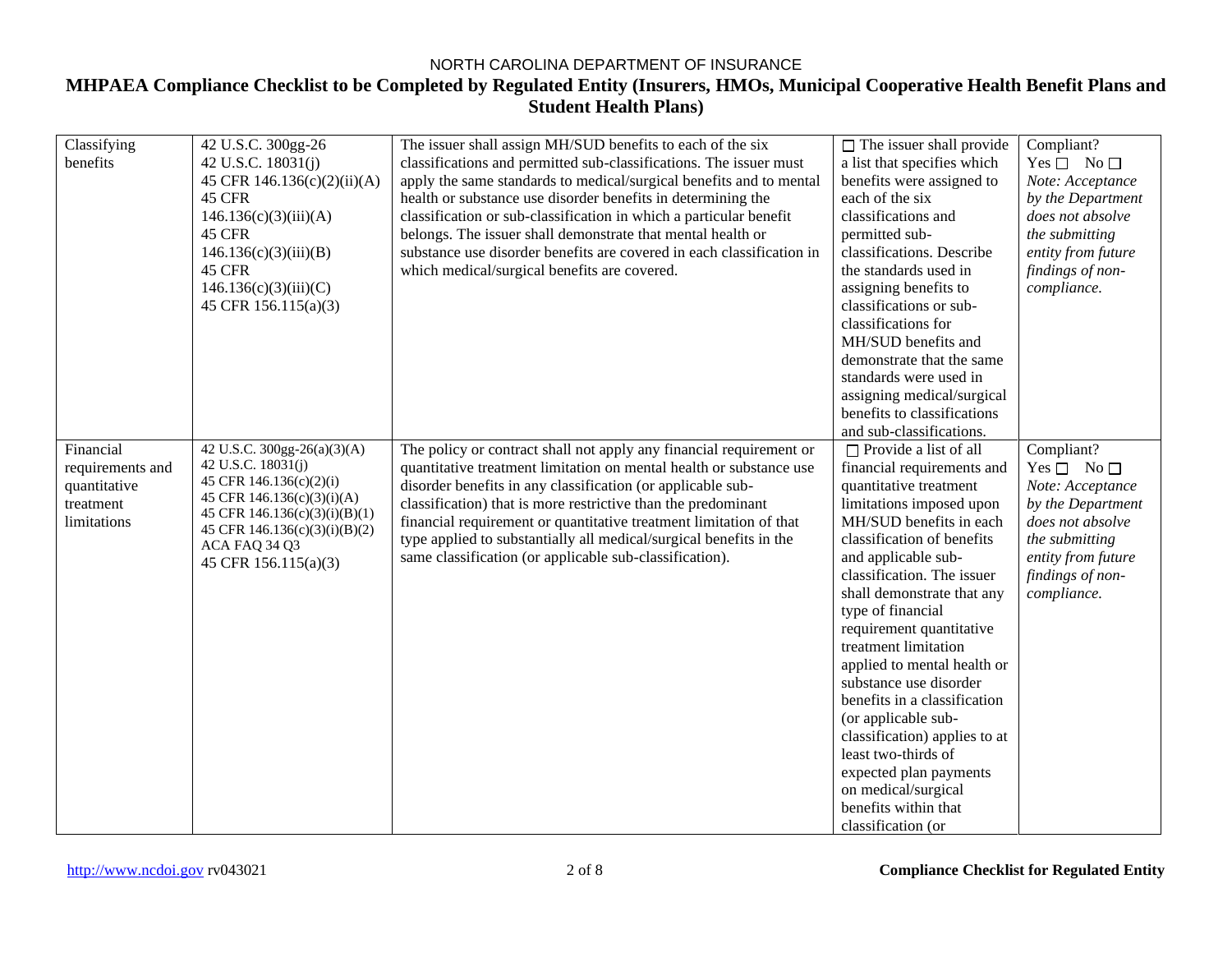|  | applicable sub-                 |
|--|---------------------------------|
|  | classification).                |
|  |                                 |
|  |                                 |
|  | $\Box$ The issuer shall         |
|  | demonstrate that the level      |
|  | of financial requirement or     |
|  | quantitative treatment          |
|  | limitation imposed upon         |
|  | mental health or substance      |
|  | use disorder benefits in a      |
|  | classification (or              |
|  | applicable sub-                 |
|  | classification) is no more      |
|  | restrictive than the level of   |
|  | financial requirement           |
|  | imposed upon more than          |
|  |                                 |
|  | one-half of expected plan       |
|  | payments that are subject       |
|  | to the financial                |
|  | requirement within that         |
|  | classification for              |
|  | medical/surgical benefits.      |
|  | The issuer shall                |
|  | demonstrate how it              |
|  | combined levels of the          |
|  | financial requirement to        |
|  | satisfy the predominant         |
|  | test if there is no single      |
|  | level that applies to more      |
|  | than one-half of                |
|  | medical/surgical benefits       |
|  | in the classification.          |
|  |                                 |
|  | $\Box$ The issuer shall provide |
|  | a certification from an         |
|  | actuary that an actuarial       |
|  | cost model was built to         |
|  | test each financial             |
|  |                                 |
|  | requirement and                 |
|  | quantitative treatment          |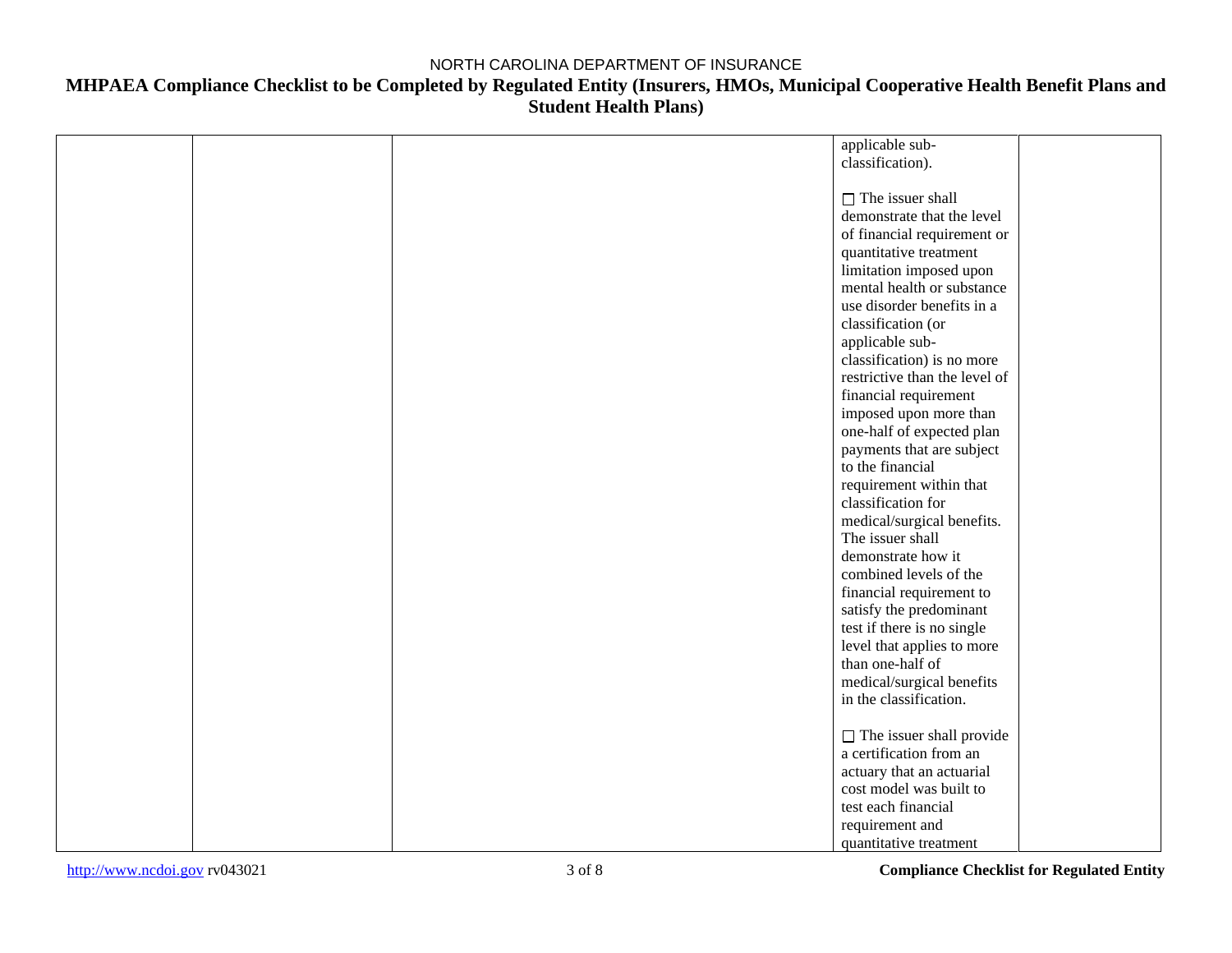|                                                                                                       |                                                                                                                                                         |                                                                                                                                                                                                                                                                                                                                                                                                                                                                                                                                                                                                                                                                                                                                                                                                                                                                                                                                                                                                                                                                                                                                                                                                                                   | limitation. An issuer shall<br>use appropriate and<br>sufficient data to perform<br>the analysis in compliance<br>with applicable Actuarial<br>Standards of Practice.                                                                                                                                                                                                                                                                                                                                                           |                                                                                                                                                                            |
|-------------------------------------------------------------------------------------------------------|---------------------------------------------------------------------------------------------------------------------------------------------------------|-----------------------------------------------------------------------------------------------------------------------------------------------------------------------------------------------------------------------------------------------------------------------------------------------------------------------------------------------------------------------------------------------------------------------------------------------------------------------------------------------------------------------------------------------------------------------------------------------------------------------------------------------------------------------------------------------------------------------------------------------------------------------------------------------------------------------------------------------------------------------------------------------------------------------------------------------------------------------------------------------------------------------------------------------------------------------------------------------------------------------------------------------------------------------------------------------------------------------------------|---------------------------------------------------------------------------------------------------------------------------------------------------------------------------------------------------------------------------------------------------------------------------------------------------------------------------------------------------------------------------------------------------------------------------------------------------------------------------------------------------------------------------------|----------------------------------------------------------------------------------------------------------------------------------------------------------------------------|
| Cumulative<br>financial<br>requirements and<br>cumulative<br>quantitative<br>treatment<br>limitations | 42 U.S.C. 300gg-26(3)<br>45 CFR 146.136(c)(3)(v)                                                                                                        | The issuer shall not apply any cumulative financial requirement or<br>quantitative treatment limitation to mental health or substance use<br>disorder benefits in a classification that accumulates separately<br>from any established for medical/surgical benefits in the same<br>classification.                                                                                                                                                                                                                                                                                                                                                                                                                                                                                                                                                                                                                                                                                                                                                                                                                                                                                                                               | $\Box$ The issuer shall attest<br>that it has performed a<br>thorough review of all<br>policies and contracts and<br>has determined that there<br>are no separate cumulative<br>financial requirements or<br>quantitative treatment<br>limitations form mental<br>health or substance use<br>disorder benefits.                                                                                                                                                                                                                 | Compliant?<br>Yes $\Box$ No $\Box$<br>Note: Acceptance<br>by the Department<br>does not absolve<br>the submitting<br>entity from future<br>findings of non-<br>compliance. |
| Nonquantitative<br>treatment<br>limitations<br>(NQTLs)                                                | 42 U.S.C. 300gg-26(a)(3)(A)<br>42 U.S.C. $300gg-26(a)(8)(A)$<br>42 U.S.C. 18031(j)<br>45 CFR 146.136(c)(i)<br>45 CFR 156.115(a)(3)<br><b>ACA FAQ 45</b> | The issuer shall justify the application of any NQTL to mental<br>health or substance use disorder benefits within a classification of<br>benefits (or applicable sub-classification) such that any processes,<br>strategies, evidentiary standards, or other factors used to apply a<br>limitation, as written and in operation, are comparable to, and are<br>applied no more stringently, than the processes, strategies,<br>evidentiary standards, or other factors used to apply the limitation<br>to medical/surgical benefits within the classification (or applicable<br>sub-classification).<br>NQTLs shall be categorized as such: 1) medical management-<br>which includes issuer prior authorization, concurrent review and<br>retrospective review protocols and the medical necessity criteria<br>utilized in conjunction with them; 2) exclusions of coverage; e.g.,<br>experimental or investigational; 3) plan provider network matters-<br>credentialing criteria, network tiering; 4) network adequacy; i.e.<br>plan MH/SUD network performance; 5) provider reimbursement<br>rates; 6) prescription drugs; 7) other NQTLs as identified by the<br>issuer- restrictions on facility type, geographic location. | $\Box$ The issuer shall provide<br>a list of all NQTLs<br>imposed upon mental<br>health or substance use<br>disorder benefits within<br>each classification of<br>benefits (or applicable<br>sub-classification),<br>including the methodology<br>used to identify those<br>NQTLs.<br>$\Box$ The issuer shall provide<br>an attestation that for each<br>NQTL imposed on<br>MH/SUD benefits, in each<br>classification the<br>limitation is imposed, the<br>issuer has performed an<br>analysis that contains the<br>following: | Compliant?<br>Yes $\Box$ No $\Box$<br>Note: Acceptance<br>by the Department<br>does not absolve<br>the submitting<br>entity from future<br>findings of non-<br>compliance. |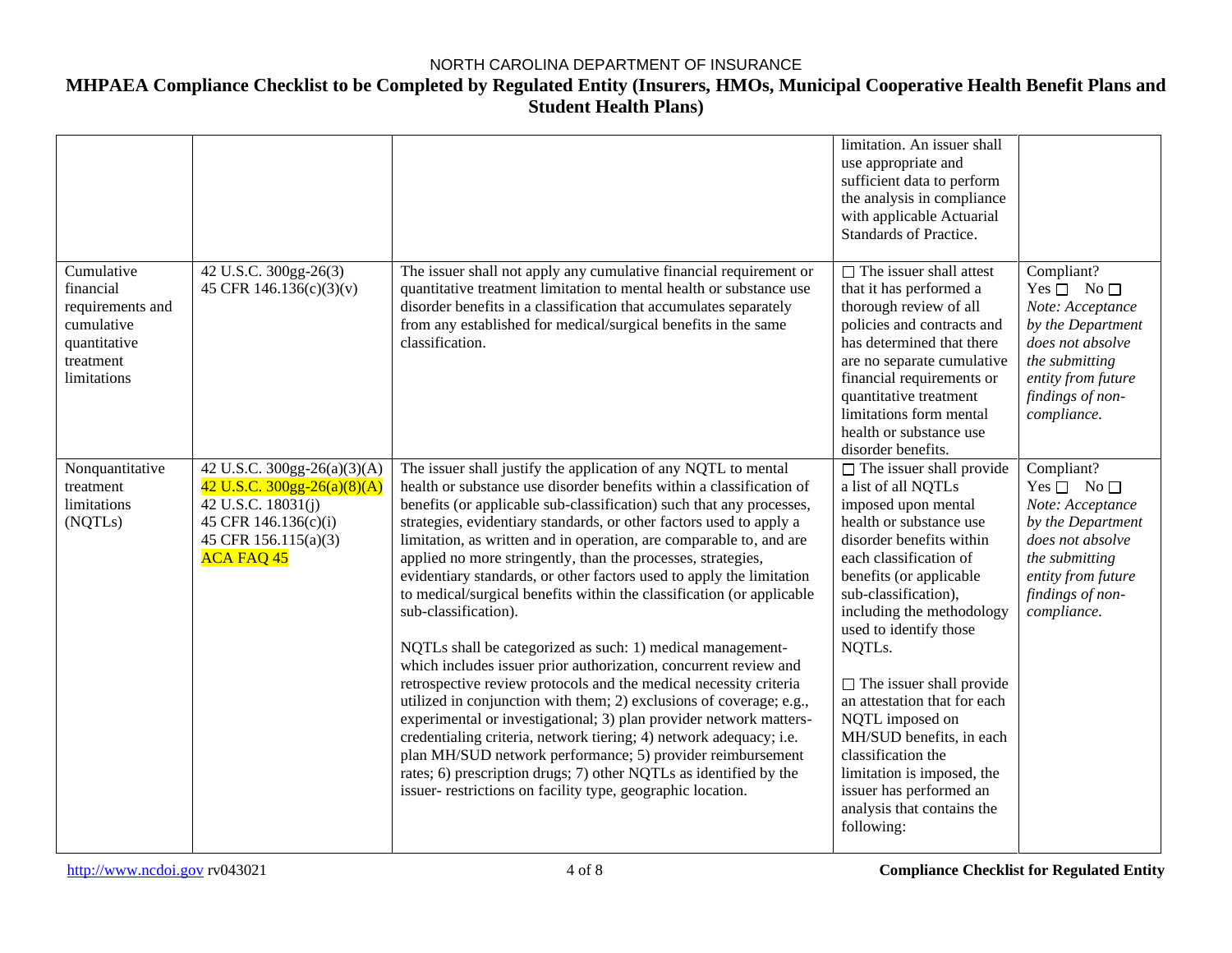## **MHPAEA Compliance Checklist to be Completed by Regulated Entity (Insurers, HMOs, Municipal Cooperative Health Benefit Plans and Student Health Plans)**

|  | 1) The specific plan or     |
|--|-----------------------------|
|  | coverage terms or other     |
|  | relevant terms regarding    |
|  | the NQTL and a              |
|  | description of all          |
|  | MH/SUD and medical or       |
|  | surgical benefits to which  |
|  | each such term applies in   |
|  | each respective benefits    |
|  | classification              |
|  | 2) The factors used to      |
|  | determine that the NQTL     |
|  | will apply to MH/SUD        |
|  | benefits and medical or     |
|  | surgical benefits           |
|  | 3) The evidentiary          |
|  | standards used for the      |
|  | factors identified, when    |
|  | applicable, provided that   |
|  | every factor shall be       |
|  | defined, and any other      |
|  | source or evidence relied   |
|  | upon to design and apply    |
|  | the NQTL to MH/SUD          |
|  | benefits and medical or     |
|  | surgical benefits           |
|  | 4) The comparative          |
|  | analyses demonstrating      |
|  | that the processes,         |
|  | strategies, evidentiary     |
|  | standards, and other        |
|  | factors used to apply the   |
|  | <b>NQTL</b> to MH/SUD       |
|  | benefits, as written and in |
|  | operation, are comparable   |
|  | to, and are applied no      |
|  | more stringently than, the  |
|  | processes, strategies,      |
|  | evidentiary standards, and  |
|  | other factors used to apply |

[http://www.ncdoi.gov](http://www.ncdoi.govcom/) rv043021 5 of 8 **Compliance Checklist for Regulated Entity**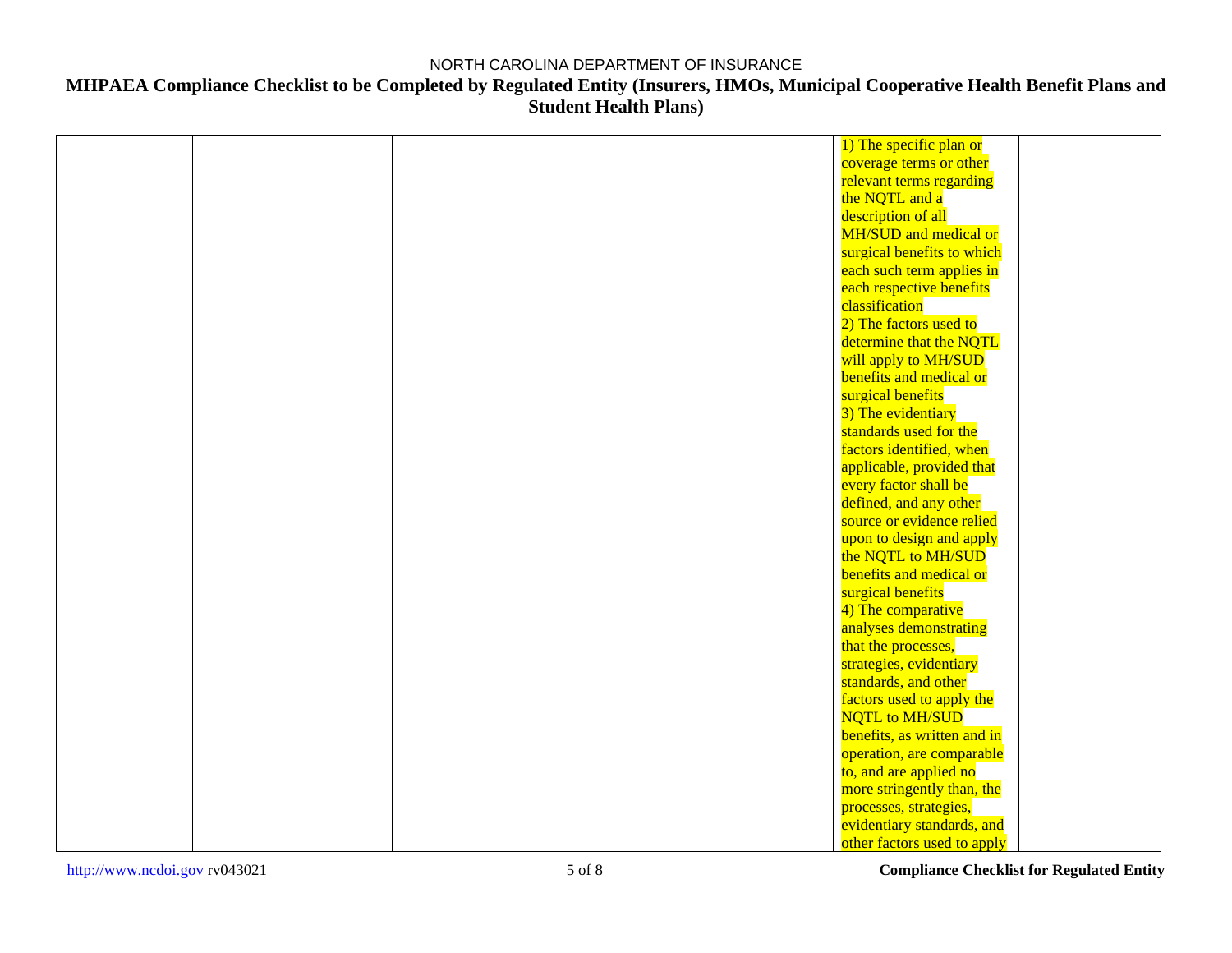|            |                                                                                                                                                  |                                                                                                                                                                                                                                                                                                                                                                                                                                                                                                                                                                                                                                                                                                                                                                                                                                                                                                   | the NQTL to<br>medical/surgical benefits<br>in the benefits<br>classification<br>5) The specific findings<br>and conclusions reached<br>by the issuer, including<br>any results of the analyses<br>that indicate that the issuer<br>is or is not in compliance<br>with the MHPAEA<br>requirements<br>The analyses must be<br>available upon request<br>within X business days.                                                                                                                                                                                   |                                                                                                                                                                            |
|------------|--------------------------------------------------------------------------------------------------------------------------------------------------|---------------------------------------------------------------------------------------------------------------------------------------------------------------------------------------------------------------------------------------------------------------------------------------------------------------------------------------------------------------------------------------------------------------------------------------------------------------------------------------------------------------------------------------------------------------------------------------------------------------------------------------------------------------------------------------------------------------------------------------------------------------------------------------------------------------------------------------------------------------------------------------------------|------------------------------------------------------------------------------------------------------------------------------------------------------------------------------------------------------------------------------------------------------------------------------------------------------------------------------------------------------------------------------------------------------------------------------------------------------------------------------------------------------------------------------------------------------------------|----------------------------------------------------------------------------------------------------------------------------------------------------------------------------|
| Disclosure | 42 U.S.C. 300gg-26(a)(4)<br>45 CFR 146.136(d)(1)<br>45 CFR 146.136(d)(2)<br>45 CFR 146.136(d)(3)<br>45 CFR 147.136(b)(2)<br>45 CFR 147.136(b)(3) | The issuer shall ensure that it complies with all availability of<br>policy or contract information and related disclosure obligations<br>regarding: 1) criteria for medical necessity determinations; 2)<br>reasons for denial of services; 3) information relevant to<br>medical/surgical, mental health, and substance use disorder benefits<br>4) rules regarding claims and appeals, including the right of<br>claimants to free reasonable access and copies of documents,<br>records and other information including information on medical<br>necessity criteria for both medical/surgical benefits and mental<br>health and substance use disorder benefits, as well as the processes,<br>strategies, evidentiary standards, and other factors used to apply a<br>NQTL with respect to medical/surgical benefits and mental health<br>or substance use disorder benefits under the plan. | $\Box$ The issuer shall<br>demonstrate the method<br>by which it makes<br>available to any current or<br>potential participant,<br>beneficiary, or contracting<br>provider upon request the<br>medical necessity criteria<br>used to make mental<br>health or substance use<br>disorder medical necessity<br>determinations.<br>$\Box$ The issuer shall<br>demonstrate that it<br>provides the reason for<br>any denial of<br>reimbursement for mental<br>health or substance use<br>disorder benefits.<br>$\Box$ The issuer shall<br>demonstrate its method for | Compliant?<br>Yes $\Box$ No $\Box$<br>Note: Acceptance<br>by the Department<br>does not absolve<br>the submitting<br>entity from future<br>findings of non-<br>compliance. |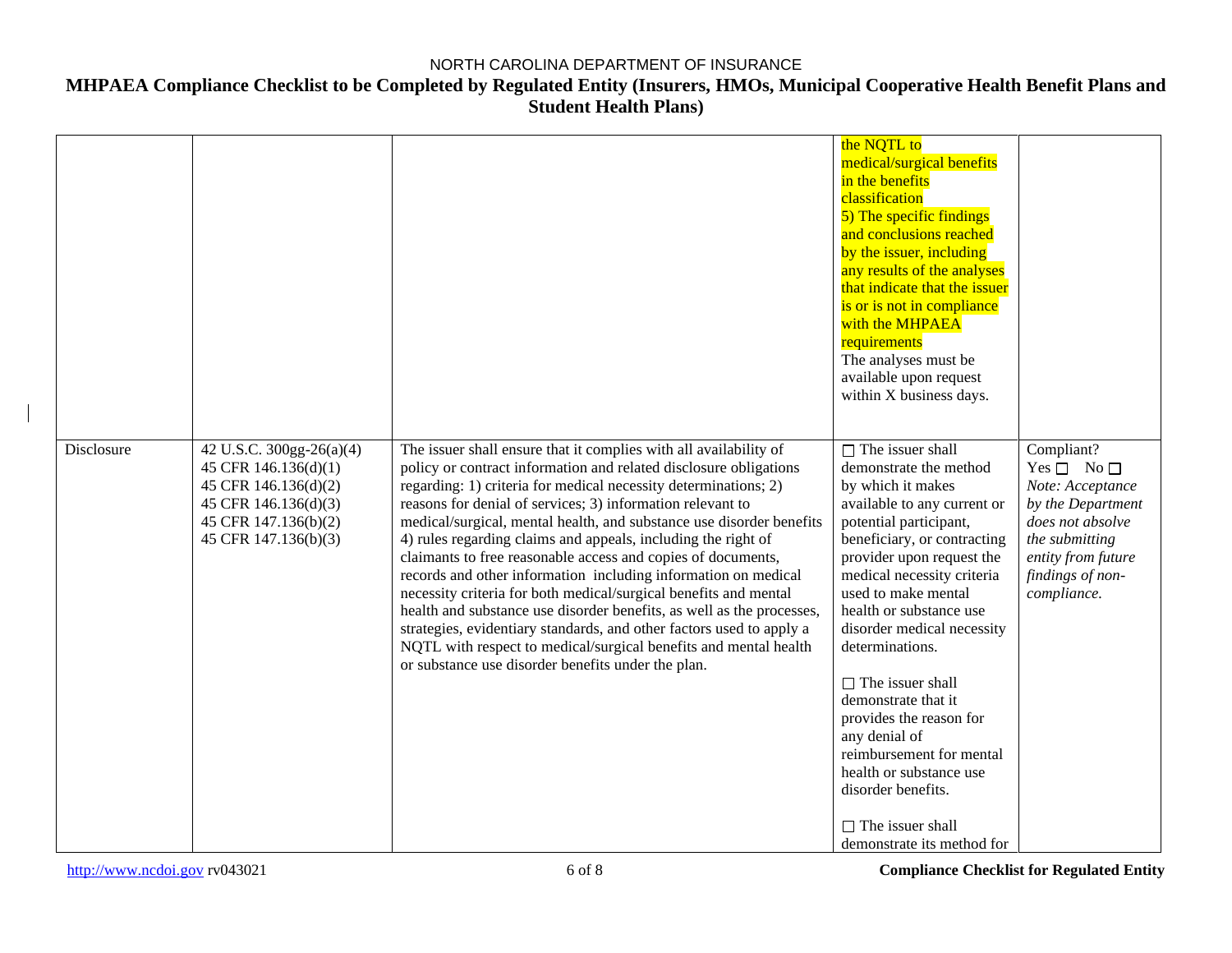|                   |             |                                                                   | responding to requests for    |  |
|-------------------|-------------|-------------------------------------------------------------------|-------------------------------|--|
|                   |             |                                                                   | all documents, records,       |  |
|                   |             |                                                                   | and other information         |  |
|                   |             |                                                                   | relevant to the claimant's    |  |
|                   |             |                                                                   | claim for benefits after an   |  |
|                   |             |                                                                   | adverse benefit               |  |
|                   |             |                                                                   | determination. This shall     |  |
|                   |             |                                                                   | include the issuer's          |  |
|                   |             |                                                                   | protocol for ensuring that    |  |
|                   |             |                                                                   | it discloses medical          |  |
|                   |             |                                                                   |                               |  |
|                   |             |                                                                   | necessity criteria for both   |  |
|                   |             |                                                                   | medical/surgical benefits     |  |
|                   |             |                                                                   | and mental health and         |  |
|                   |             |                                                                   | substance use disorder        |  |
|                   |             |                                                                   | benefits, as well as the      |  |
|                   |             |                                                                   | processes, strategies,        |  |
|                   |             |                                                                   | evidentiary standards, and    |  |
|                   |             |                                                                   | other factors used to apply   |  |
|                   |             |                                                                   | a NQTL with respect to        |  |
|                   |             |                                                                   | medical/surgical benefits     |  |
|                   |             |                                                                   | and mental health or          |  |
|                   |             |                                                                   | substance use disorder        |  |
|                   |             |                                                                   | benefits under the policy     |  |
|                   |             |                                                                   | or contract, when those       |  |
|                   |             |                                                                   | specific items are            |  |
|                   |             |                                                                   | requested.                    |  |
|                   |             |                                                                   |                               |  |
|                   |             |                                                                   | $\Box$ The issuer must        |  |
|                   |             |                                                                   | demonstrate that all claims   |  |
|                   |             |                                                                   | processing and disclosure     |  |
|                   |             |                                                                   |                               |  |
|                   |             |                                                                   | regarding adverse benefit     |  |
|                   |             |                                                                   | determinations complies       |  |
|                   |             |                                                                   | with the federal claims and   |  |
|                   |             |                                                                   | appeals regulations           |  |
| Issuer            | 78 FR 68250 | If the issuer contracts with a managed behavioral health          | $\Box$ The issuer must attest |  |
| coordination with |             | organization (MBHO) to provide any or all of the issuer's mental  | that it coordinates with its  |  |
| vendors           |             | health or substance use disorder benefits it shall ensure that it | MBHO (if applicable) to       |  |
|                   |             | coordinates with the MBHO to secure compliance with MHPAEA.       | ensure that mental health     |  |
|                   |             |                                                                   | or substance use disorder     |  |
|                   |             |                                                                   | benefits are designed and     |  |